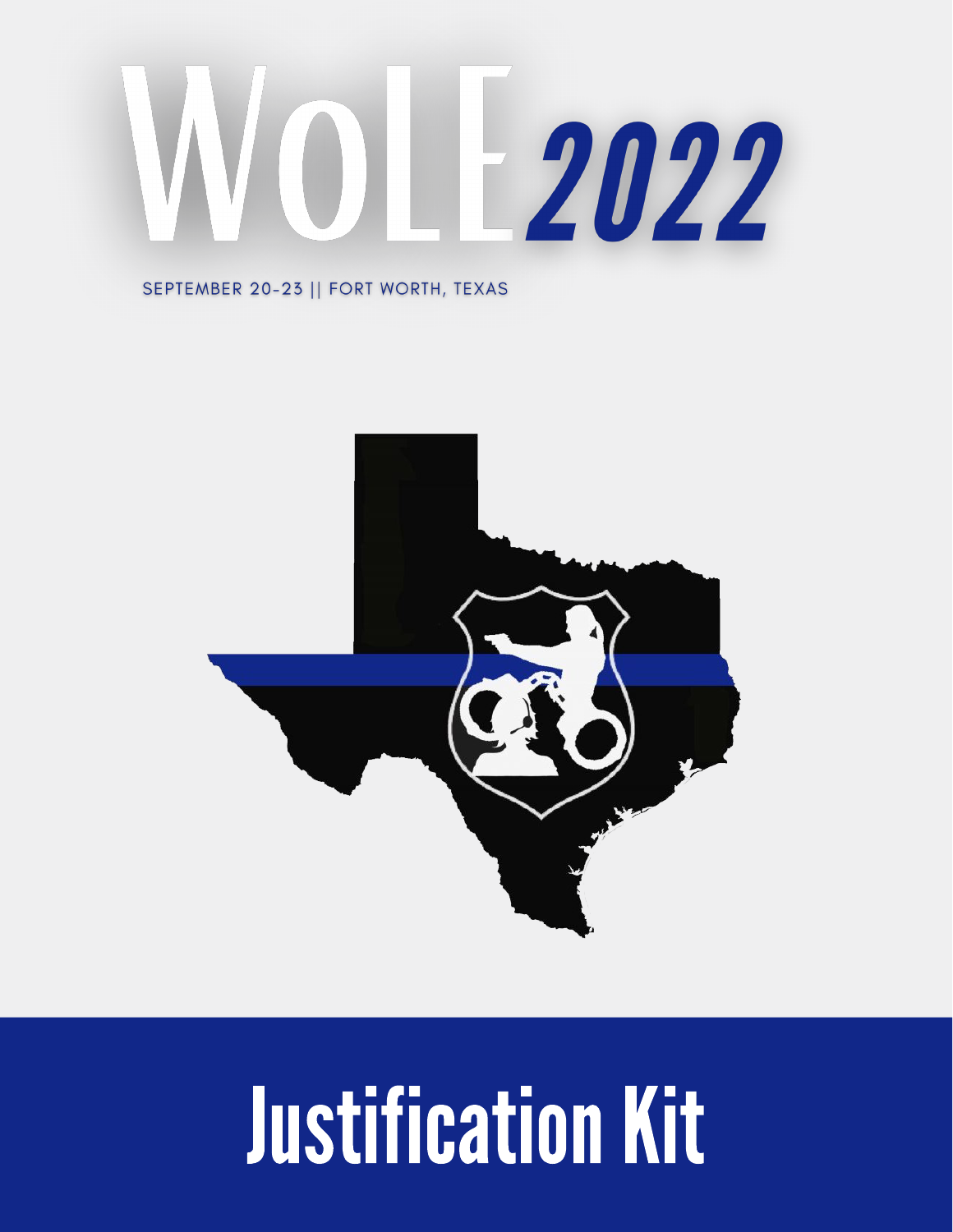

### **Women of Law** Enforcement.

#### Est. <sup>2014</sup> Respect. Inspire. Strengthen. Empower.

In an effort to further develop myself professionally in my law enforcement career, I am requesting to attend the Women of Law Enforcement Conference. This year's conference will be held at the Bob Bolen Training Center in Fort Worth, TX on September 20-23, 2022. The event provides an opportunity for law enforcement members, both sworn and professional staff, to choose from over 60 break-out sessions covering over 30 topics and incident debriefs taught by some of the best instructors and subject matter experts in the profession. Topics include leadership, investigations, officer safety and wellness, and more. Debrief presentations will provide a look at recent, real-world incidents, analyzing lessons learned and equipping me with best practices moving forward. In addition to the break-out sessions, there will be a series of tactical and hands-on scenario-based training, as well as several firearms courses.

In prior years, the event welcomed nearly five hundred attendees from across the United States. This networking opportunity will allow me the chance to cultivate meaningful relationships and let me gain insight into common challenges faced in the profession. The conference also provides connections with law enforcement companies, showcasing advancements in products and services in the ever-changing profession.

As I look forward to my goals of developing myself professionally, the conference proves to be a valuable use of my time and will directly benefit the agency and our community. Thank you for your consideration.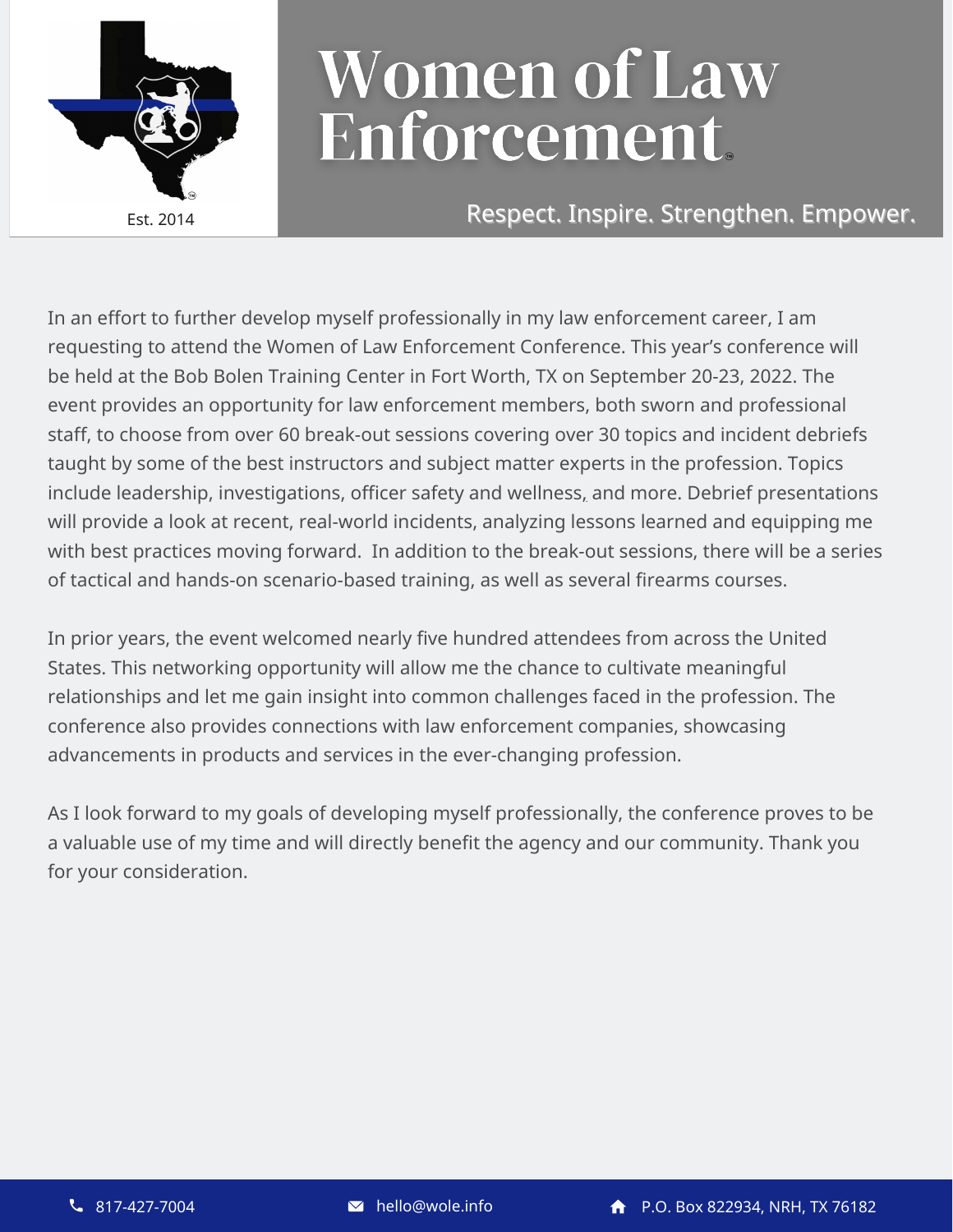## WOMFN of Law Enforcement

## OUR **MISSION**

## WHAT IS WOLE?

The annual conference provides an opportunity for female law enforcement professionals to learn amongst peers. By surrounding females, with other females, we cultivate an environment built specifically with them in mind.

The conference is designed to build leaders and to help women overcome common challenges they may face in a controlled, encouraging setting. Through the specialized course design, attendees are met with intentional, and practical tools to take back to their agencies.

## CONFERENCE BENEFITS

- Both sworn and professional staff learning tracts
- Over 60 different sessions covering over 30 different topics
- Hands-on, scenario based defensive tactics and firearms
- Networking with a group of over 500 participants and instructors spanning all ranks and specialties

It means the WoLE Conference is doing what I believe Carrie has strived for... inspiring female law enforcement to believe they are capable of anything, to provide networking and support beyond our agencies, and increasing the number of qualified females in admin positions throughout the country. - Sarah Borchers, Sunnyvale PD

As women of law enforcement, we **respect** those that have paved the way before us and we **inspire** those that will follow us. We build **strength** not only in ourselves but those we surround. Together, we **empower** confident, resilient women of law enforcement.

> WHO SHOULD COME?

The conference is ever changing, with new content added each year. The goal of the Women of Law Enforcement is to prepare both sworn and professional staff to become driven leaders in their fields. Each professional will leave with valuable resources and connections to benefit both the individual and their department.